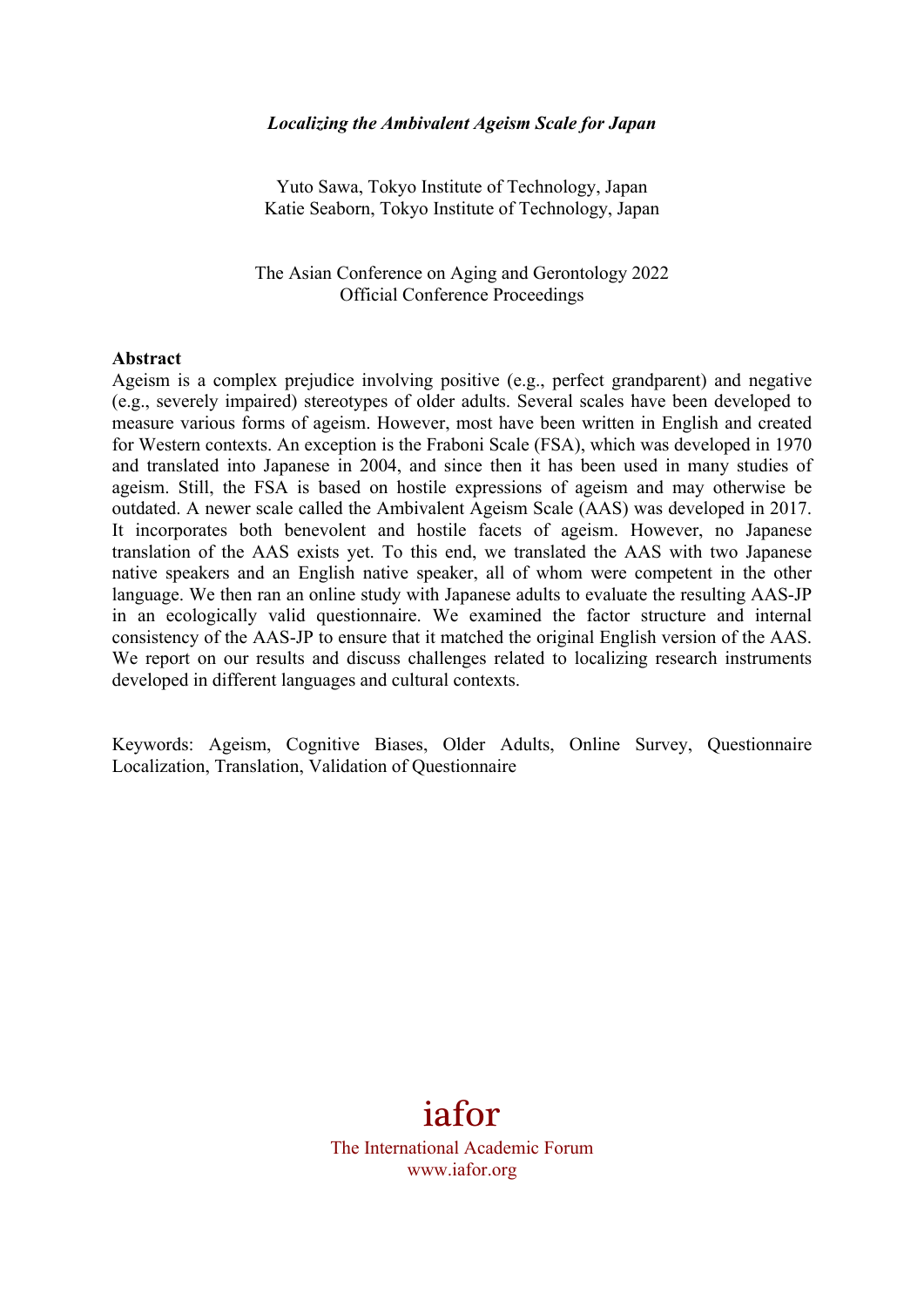## **Introduction**

Ageism is a type of negative attitude based on limited views of and/or prejudice towards certain age groups. In this research, we focused on older adults. Ageism can appear to be positive, such as assumptions that older adults want or need to be helped, or negative, such as assumptions that older adults are essentially impaired. In today's aging society, it is important to quantitatively measure these attitudes in research related to older adults. A wellknown attitudinal instrument is the Fraboni Scale of Ageism (FSA; Fraboni, Salstone, & Hughes, 1990). Since its development in 1970, the FSA has been used in many ageism studies. It was translated and validated in Japan in 2004 and has subsequently been widely used in ageism research in Japan (Yoshida et al., 2017). However, this scale mainly reflects the most negative aspects of ageism attitudes. In 2017, Lindsey et al. developed the Ambivalent Ageism Scale or AAS. This scale captures both benevolent and hostile aspects of ageist attitudes, such as patronizing attitudes as a form of benevolent ageism. But there is yet no translated version that has been validated in Japan. Therefore, we translated the original AAS into Japanese and took the first step towards its validation.

## **Method**

We translated and conducted a pilot validation test of the AAS in Japanese using an online survey. We describe our steps below.

### **Translation**

We first translated the AAS items in the following steps. First, we formed a translation team consisting of two native Japanese speakers who understand English and one native English speaker who understands some Japanese. One of the Japanese translators understood the concept of ageism, while the other was not particularly familiar with it. Next, we forwardtranslated the original AAS items written in English into Japanese. This was done by the Japanese translator who understood the concept of ageism and the English speaker. Next, the translated Japanese items were back-translated into English to ensure that the meaning of the items was correct. This was done by the Japanese translator who was not familiar with the concept of ageism and the English speaker. Finally, we conducted a pilot test in the lab with Japanese speakers (n=5) to evaluate whether the meanings were understandable and clear. After these steps, we deemed the translated version of the AAS complete and ready for larger-scale testing. As with the original, the translated version of the AAS—which we call the AAS-JP—has 13 items in total, including 9 benevolent items and 4 hostile items. All items are rated on 7-point Likert scales and there are no reversed items.

### **Data Collection and Sample**

An online survey including the AAS-JP was delivered through the SurveyMonkey platform to Japanese speakers located in Japan. A total of 47 valid responses were collected, representing 19 women and 27 men (no other identities), with ages ranging from 18 to 74.

### **Statistical Analysis**

Our evaluation focused on reliability and validity. For reliability, we calculated the Cronbach's alpha of each subscale to test internal consistency. This is a value between 0 and 1, where a value closer to 1 indicates a higher degree of correlation between items in that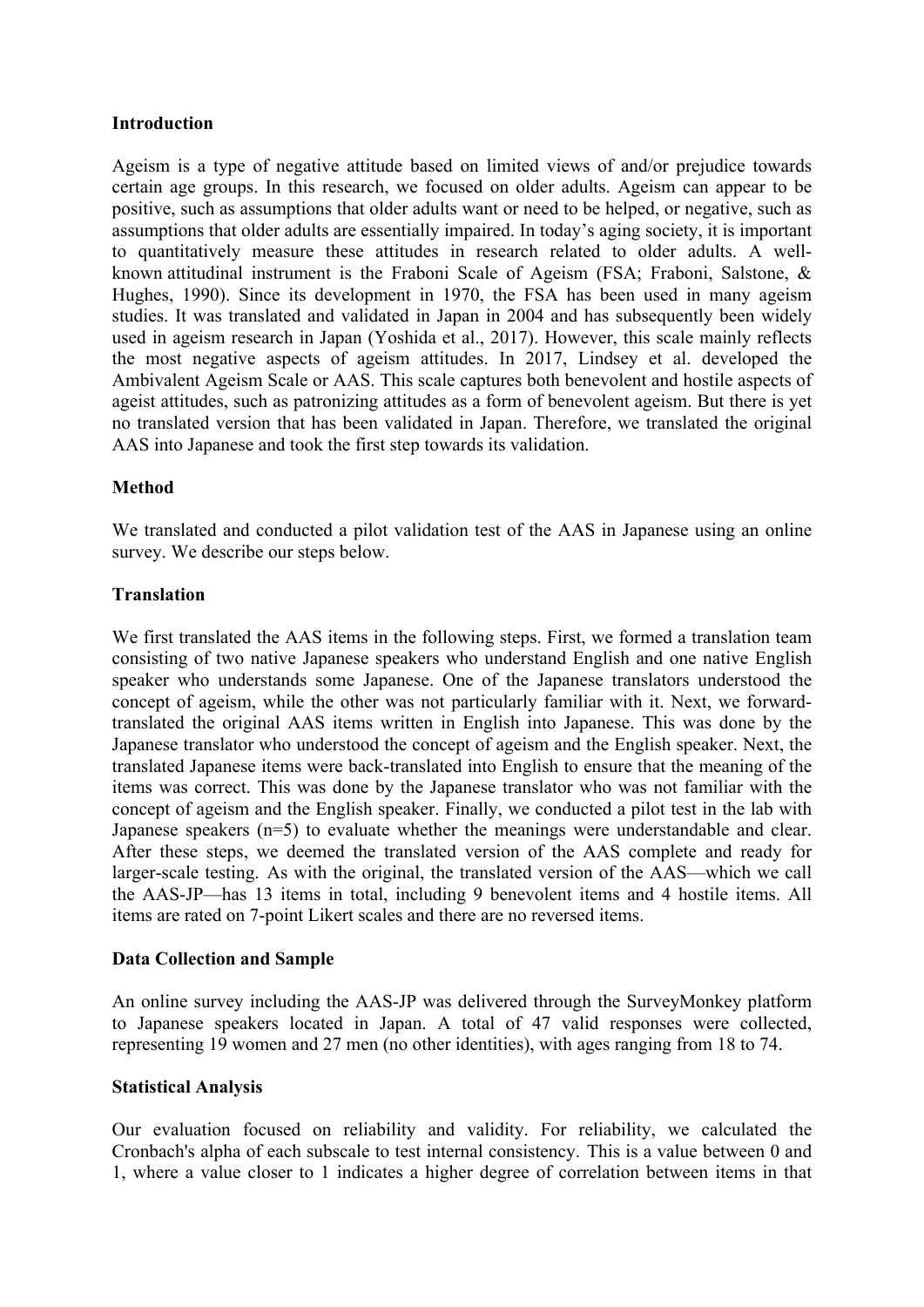subscale. In general, an alpha value above 0.7 supports that the scale is significantly reliable(Tavakol & Dennick, 2011). For validity, we calculated the correlation coefficient with the FSA, based on the procedure used in the original AAS research. As with in the original AAS research, we also hypothesized that the FSA would be more strongly correlated with the hostile subscale than with the benevolent subscale of the AAS because the FSA reflects hostile concepts such as dislike, avoidance, and slander.

## **Results**

We found that both subscales had a high degree of reliability. We obtained alpha values equal to 0.83 for the benevolent subscale and 0.77 for the hostile subscale. As for validity, Table 1 shows that all scales were strongly correlated, especially the FSA and the AAS hostile subscale. Thus, we can accept the hypothesis that the FSA and the AAS-JP are highly related scales, as with the FSA and the original AAS. In effect, the AAS-JP appears to capture the same attitudinal phenomena as the original AAS.

| <b>Scales</b>                                 |      |              |
|-----------------------------------------------|------|--------------|
| AAS-JP hostile and benevolent subscales       | -477 | $\leq .001$  |
| <b>FSA</b> and the AAS-JP hostile subscale    | .704 | $\leq .001$  |
| <b>FSA</b> and the AAS-JP benevolent subscale | .516 | $\leq 0.001$ |

Table 1: Correlations between the FSA and the AAS-JP

## **Conclusion**

Through translation of the original AAS scale into Japanese and validation of the translated version of the AAS with the FSA, we have provided initial evidence for the validity of the Japanese version of the AAS in Japan. Both the benevolent and hostile subscales showed high reliability, and construct validity was also supported as the hostile subscale correlated strongly with the FSA. Future work will validate these results with larger samples.

## **Acknowledgements**

This work was supported by a Japan Society for the Promotion of Science (JSPS) Grant-in-Aid for Early-Career Scientists (KAKENHI Wakate) #21K18005. We also thank Mutsumi Kashiwabara for translation assistance.